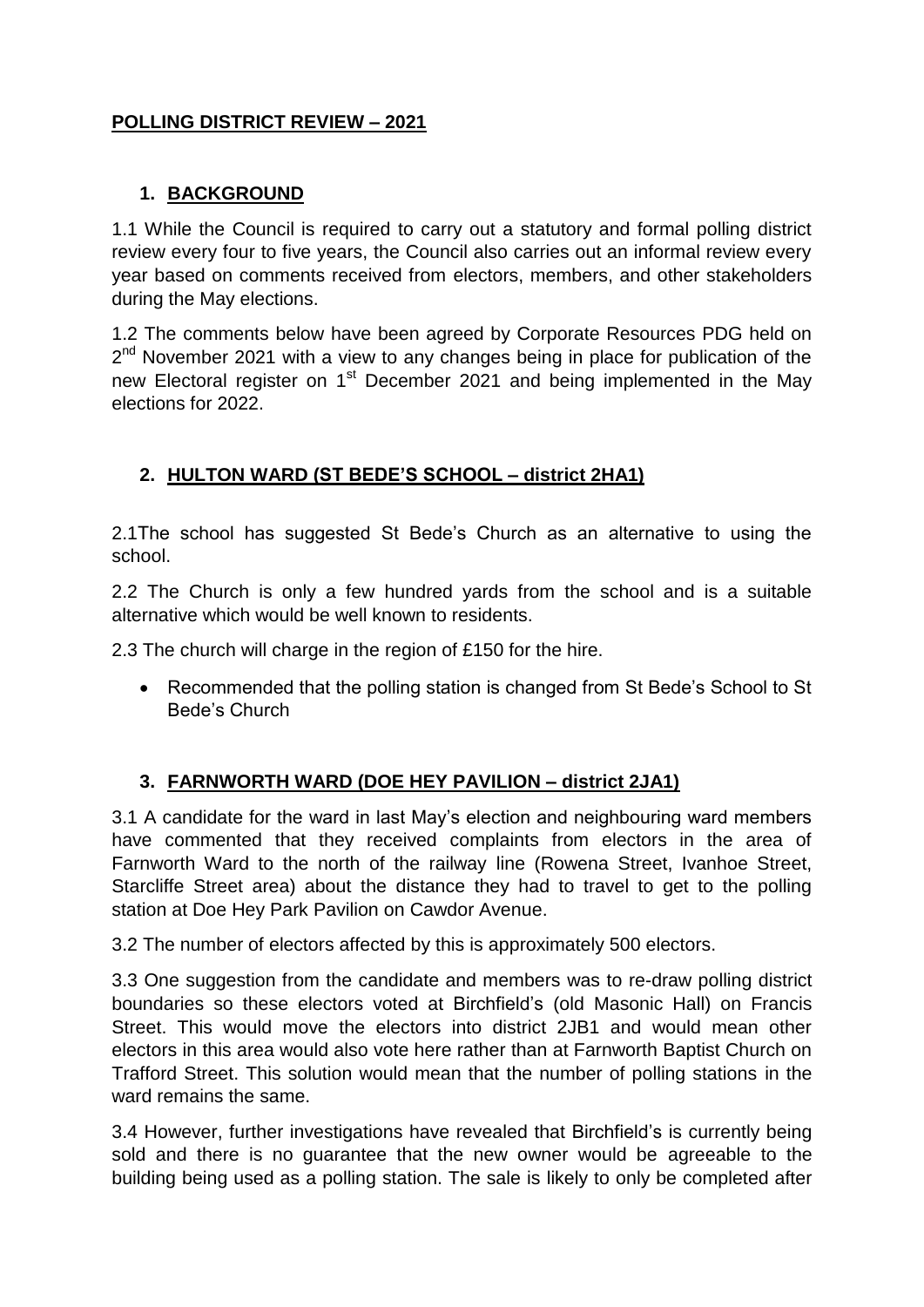publication of the new register on  $1<sup>st</sup>$  of December when, ideally, new polling district boundaries should be in place.

3.5 Another solution that has been suggested is to create a new polling district for properties north of the railway line and use All Saints Primary School as a polling station.

3.6 This will require the school to close but offers an ideal location for the electors in this area.

• Recommended that a new polling district is created, and All Saints School is used.

# **4. KEARSLEY WARD (ST SAVIOUR'S SCHOOL – district 2LD1)**

4.1 Prior to the elections in May this year, several parents with children at St Saviours School suggested the use of Emmanuel Mission as a polling station so as to avoid the school closing.

4.2 The mission building is next door to the school and is a suitable location.

4.3 The mission will charge a hire charge in the region of £150.

• Recommended that the polling station is changed from St Saviours School to Emmanuel Mission.

### **5. HEATON & LOSTOCK WARD (LOSTOCK PRIMARY SCHOOL – district 3OB1)**

5.1 Lostock Primary School has requested that an alternative location is used as a polling station so as to avoid school closure and disruption.

5.2 Lostock Parish Centre has been suggested but this is currently already used by two other polling districts, 3OE1 and 3RF1. Moreover, the building is beyond the boundary of district 3OB1 which will mean electors have further to travel.

5.3 Ward members have suggested two alternatives within the polling district - Lostock Tennis Club and Regent Park Golf Club. Both locations are within the polling district.

5.4 The tennis club wishes to remain open and this would create disruption to the polling station if the ground floor room was used. There are upstairs rooms at the tennis club but these are only accessible by a flight of stairs, creating significant issues for disabled access.

5.5 Regent Park Golf Club has an additional club house that is suitable for use as a polling station. It has good access, and the polling station staff will have sole use of it during the day.